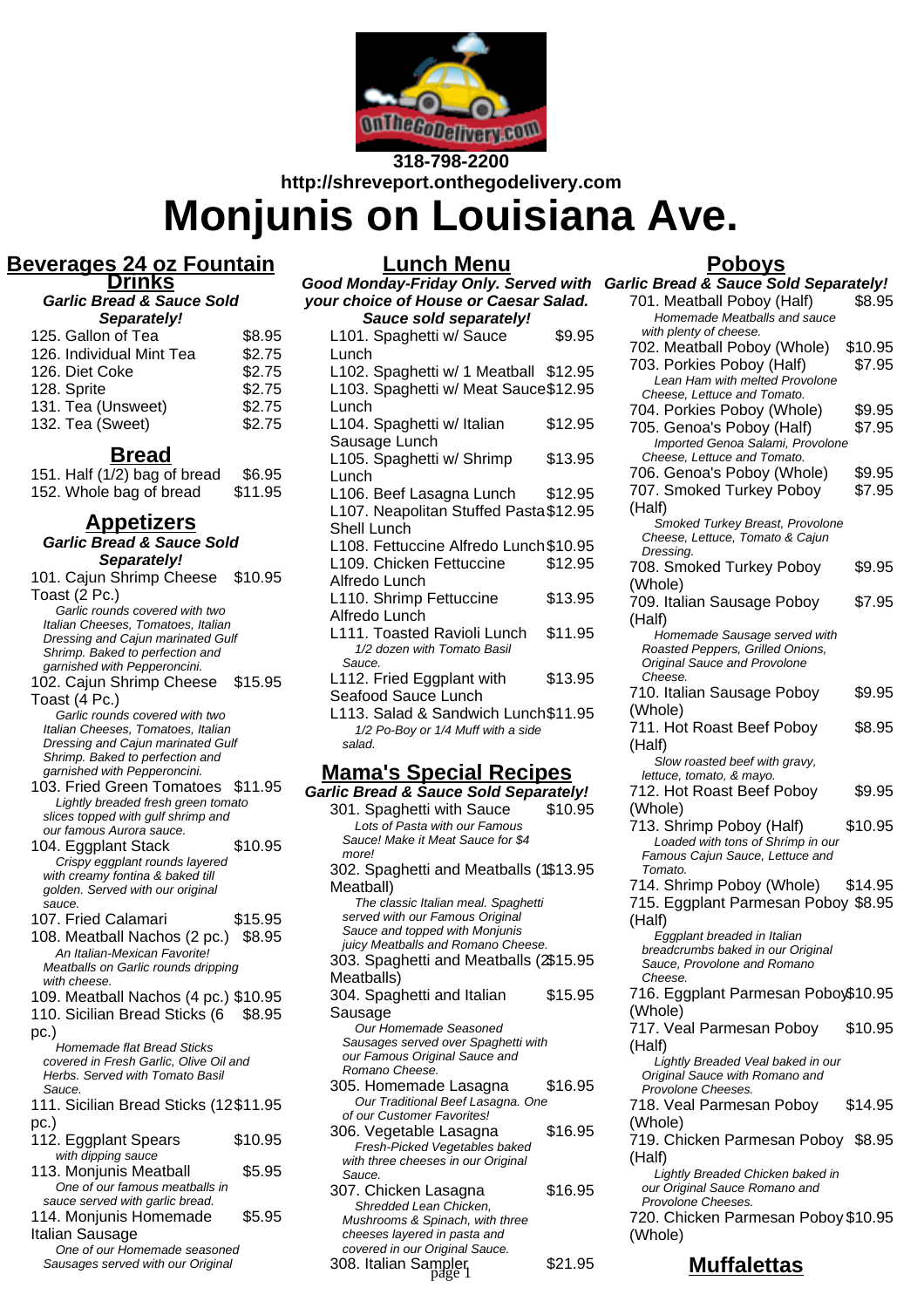Sauce and Romano Cheese sprinkles. Served with Garlic Bread.

115. Antipasto Platter \$18.95 Marinated Artichoke Hearts, Roasted Red Peppers, Genoa Salami and Prosciutto, Olives, and Provolone Cheese. All Surrounding a Bleu Cheese Special Salad.

# **Salads**

#### **Garlic Bread & Sauce Sold Separately!**

- 201. Italian House Salad \$9.95 Shredded Lettuce, Roma Tomatoes, Italian Cheese, Homemade Italian Olive Mix and your choice of creamy or regular Italian Dressing. 202. Caesar Salad \$10.95
- Fresh Romaine Lettuce with our Homemade Caesar Dressing, Italian Cheese and Croutons.
- 203. Caesar Salad with Chicken \$13.95
- 204. Caeser Salad with Shrim\$16.95
- 205. Venetian Chicken Salad \$12.95 Chicken, Shredded Lettuce, Marinated Artichoke Hearts, Black Olives, and Diced Tomatoes topped with our Homemade Honey Mustard Dressing. 206. Pasta Salad \$10.95
- Colorful Rotini Pasta and Artichoke Hearts, Tomatoes, Celery, Black Olives, and Herbs in our Special Dressing.
- 207. Pasta Salad with Shrimp\$15.95
- 208. Curried Chicken Pasta \$15.95 Salad

Chicken Breast, Walnuts, Grapes and Rotini Pasta lightly covered in our Homemade Curry Dressing.

- 209. Italian Shrimp Salad \$15.95 Gulf Shrimp marinated in a light Vinaigrette with Shredded Lettuce. Your choice of creamy or regular Italian Dressing.
- 210. Monjunis Chopped Salad\$15.95 Genoa Salami, Italian Cheese, Roma Tomatoes, Black Olives, Italian Cheese and creamy or regular Italian Dressing.
- 211. Salad Sampler \$16.95 Three salads including Shrimp Pasta, Italian House and chopped Anti-Pasta
- 212. Marinated Artichoke Saladd 3.95 Shredded Lettuce, Roma Tomatoes, Artichoke Hearts, plus our delicious Homemade Italian Olive Mix and your choice of creamy or regular Italian Dressing.
- 214. Monjunis Lite \$9.95 Smoked Turkey Breast, Roma Tomatoes, and Baby Corn over Shredded Lettuce with a twist of lemon and Cajun Dressing. 213. Marinated Artichoke Salad 6.95
- w/ Shrimp 215. Side Salad \$4.95

An Italian feast featuring Homemade Beef Lasagna, Spaghetti with one Meatball and a Quarter Muffaletta.

309. Neapolitan Stuffed Pasta \$16.95 Pasta rolled and stuffed with Beef and three Cheeses. Topped with Alfredo and Tomato Basil Sauce.

# **Italian Favorites**

| Garlic Bread & Sauce Sold Separately!  |         |
|----------------------------------------|---------|
| 401. Shrimp Spaghetti Marinara\$18.95  |         |
| Gulf Shrimp sauteed in our             |         |
| Marinara Sauce over Spaghetti.         |         |
| 402. Baked Rigatoni                    | \$15.95 |
| Rigatoni with Italian Cheeses and      |         |
| covered with our Famous Meat           |         |
| Sauce.                                 |         |
| 404. Fettuccine Alfredo                | \$13.95 |
| Tasty Fettuccine served in a           |         |
| traditional Alfredo sauce.             |         |
| 405. Chicken Fettuccine Alfredo\$16.95 |         |
| Grilled Chicken Breast served with     |         |
| our Alfredo Sauce and served over      |         |
| Fettuccine.                            |         |
| 406. Shrimp Fettuccine Alfredo \$18.95 |         |
| Gulf Shrimp served in a traditional    |         |
| Alfredo Sauce.                         |         |
| 407. Crawfish Fettuccine               | \$18.95 |
| Alfredo                                |         |
| Crawfish served in a traditional       |         |
| Alfredo Sauce.                         |         |
| 408. Shrimp and Broccoli               | \$19.95 |
| Fettuccine Alfredo                     |         |

Shrimp and Broccoli served over a bed a Fettuccine.

# **Combo Plates**

**Garlic Bread & Sauce Sold Separately!** 501. Spaghetti Combo (Enjoy \$17.95 both Favorites) Italian Sausage Spaghetti & Spaghetti with One Meatball. 503. Lasagna Combo \$19.95 Beef, Chicken and Vegetable Lasagna, on one plate & twice baked. 504. Shrimp Fettuccine Marinara Combo \$19.95 1/2 Shrimp Fettuccine and 1/2 Shrimp Marinara.

#### **House Specialties**

**Garlic Bread & Sauce Sold Separately!** 601. Shrimp & Eggplant Extraordinaire \$21.95 This tops it all! Breaded Eggplant and Shrimp baked twice with our Original Sauce, Provolone and Romano Cheeses and tons of Italian Seasonings served on a bed of Angel Hair Pasta. 602. Shrimp Aurora \$20.95 Mounds of Pasta, Shrimp and Cheese baked together in a combination of Alfredo and Original sauces. A Signature Dish. 603. Chicken Parmesan \$18.95 Chicken breaded in Italian Breadcrumbs, then baked in our Original Sauce with Provolone and Romano Cheeses served on a bed of Angel Hair Pasta. 604. Eggplant Parmesan \$18.95 Eggplant breaded in Italian Breadcrumbs, then baked in our Original Sauce with Provolone and Romano Cheeses served on a bed of Angel Hair Pasta. 605. Veal Parmesan \$21.95 Lightly Breaded Veal baked in our Original Sauce with Provolone and Romano Cheeses served on a bed

| <b>Garlic Bread &amp; Sauce Sold Separately!</b> |         |
|--------------------------------------------------|---------|
| 801. Monjunis Original                           | \$7.95  |
| Muffaletta (Quarter)                             |         |
| Genoa Salami, Ham, Provolone                     |         |
| Cheese, Tomatoes and our                         |         |
| Homemade Italian Olive Mix on New                |         |
| Orleans Muffaletta Bread.                        |         |
| 802. Monjunis Original                           | \$10.95 |
| Muffaletta (Half)                                |         |
| 803. Monjunis Original                           | \$15.95 |
| Muffaletta (Whole)                               |         |
| 804. Turkey Muffaletta                           | \$7.95  |
| (Quarter)                                        |         |
| Smoked Turkey Breast, Salami,                    |         |
| Provolone Cheese, Tomatoes and                   |         |
| Homemade Italian Olive Mix on New                |         |
| Orleans Style Muffaletta Bread.                  |         |
| 805. Turkey Muffaletta (Half)                    | \$10.95 |
| 806. Turkey Muffaletta (Whole) \$15.95           |         |
| 807. Veggie Muffaletta                           | \$7.95  |
| (Quarter)                                        |         |
| Fried Eggplant, Artichoke Hearts,                |         |
| Roasted Red Peppers, Provolone                   |         |
| Cheese and Homemade Olive Mix on                 |         |
| New Orleans Style Muffaletta Bread.              |         |
| 808. Veggie Muffaletta (Half)                    | \$10.95 |

809. Veggie Muffaletta(Whole) \$15.95

### **Desserts**

| <b>Garlic Bread &amp; Sauce Sold Separately!</b> |        |
|--------------------------------------------------|--------|
| 960. Tiramisu                                    | \$5.50 |
| 959. Cheese Cake                                 | \$5.50 |

### **Grocery Products**

| <b>GARLIC BREAD SOLD SEPARATELY!</b> |         |
|--------------------------------------|---------|
| 851. Monjunis Sauce (Quart)          | \$8.25  |
| 852. Monjunis Sauce (Pint)           | \$5.65  |
| 853. Olive Mix (Quart)               | \$13.95 |
| 854. Tomato Basil Sauce              | \$7.95  |
| (Quart)                              |         |
| 855. Olive Mix (Pint)                | \$8.95  |
| 856. Cajun Dressing (Pint)           | \$5.65  |
|                                      |         |

## **Sides & Extras**

| 1000. Garlic Bread          | \$0.75 |
|-----------------------------|--------|
| 1001. Chips                 | \$0.75 |
| 1002. Cup of Alfredo Sauce  | \$2.25 |
| 1003. Cup of Tomato Basil   | \$1.95 |
| Sauce Cup                   |        |
| 1004. Cup of Original Sauce | \$1.95 |
| 1005. Cup of Meat Sauce     | \$3.25 |
| 1006. Extra Dressing        | \$0.25 |